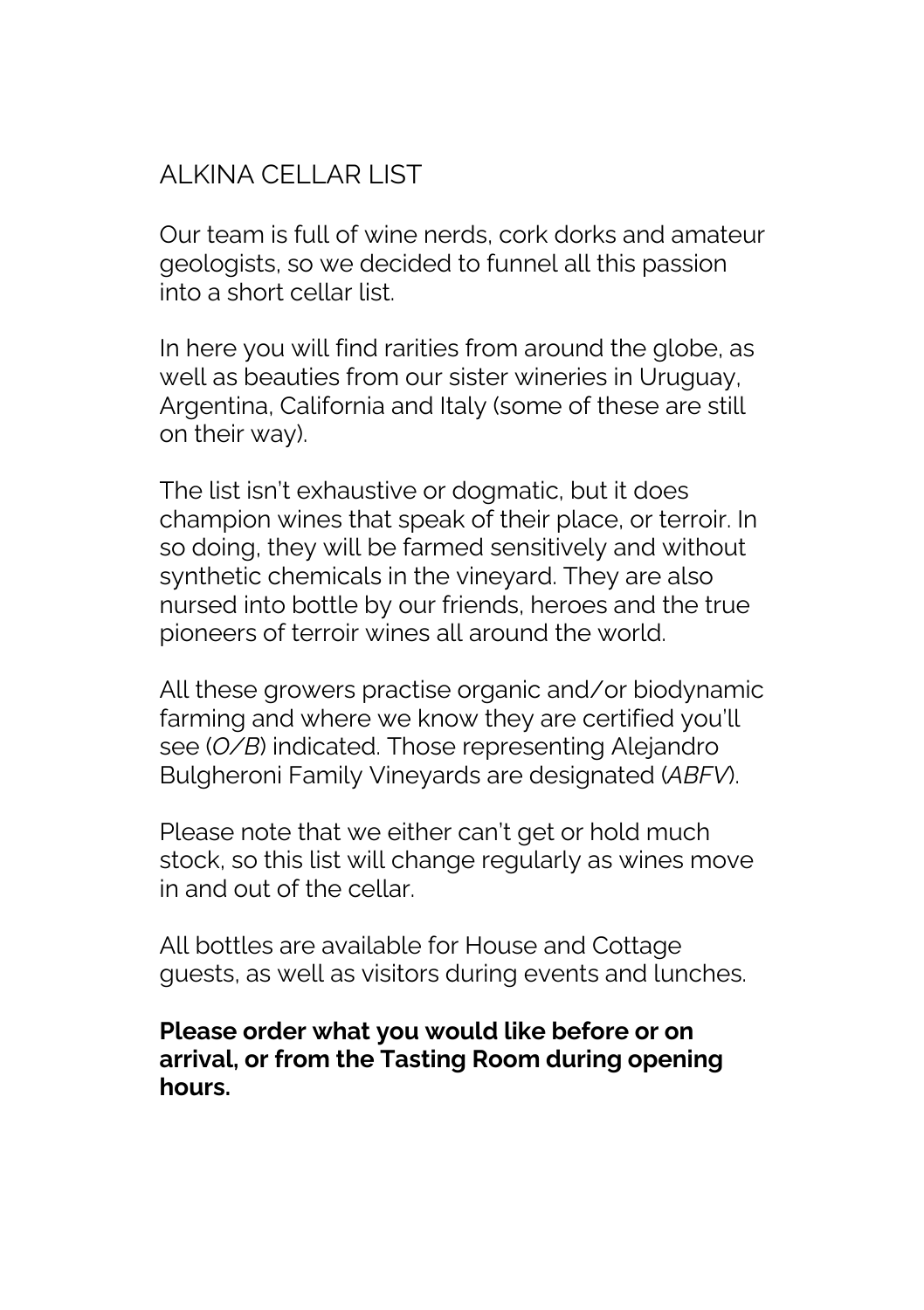#### **WINES FROM AROUND YOU**

Alkina farms 43 hectares of vines here in Greenock. All of our wines are grown and made on this site. the whole vineyard is farmed organically and biodynamically with the front blocks certified organic and biodynamic by NASAA, with the back block to follow soon. Magnums available.

75cl

### **Kin by Alkina**

| Kin Red Semillon 2021                            | \$40     |
|--------------------------------------------------|----------|
| Kin Grenache Rosé 2021                           | \$35     |
| Kin Grenache 2020                                | \$35     |
| Kin Shiraz 2021                                  | \$35     |
| Kin Night Sky 2020<br>(Grenache, Shiraz, Mataro) | \$47.50  |
| Kin Birdsong 2020<br>(Shiraz)                    | \$47.50  |
| Alkina                                           |          |
| 'Old Quarter' 2020<br>(Grenache, Shiraz, Mataro) | \$100    |
| 'Spice Garden' 2020<br>(Shiraz)                  | \$100    |
| Polygon 3 Grenache 2018                          | Sold Out |
| Polygon 5 Grenache 2018                          | \$295    |
| Polygon 1 Shiraz 2019                            | \$295    |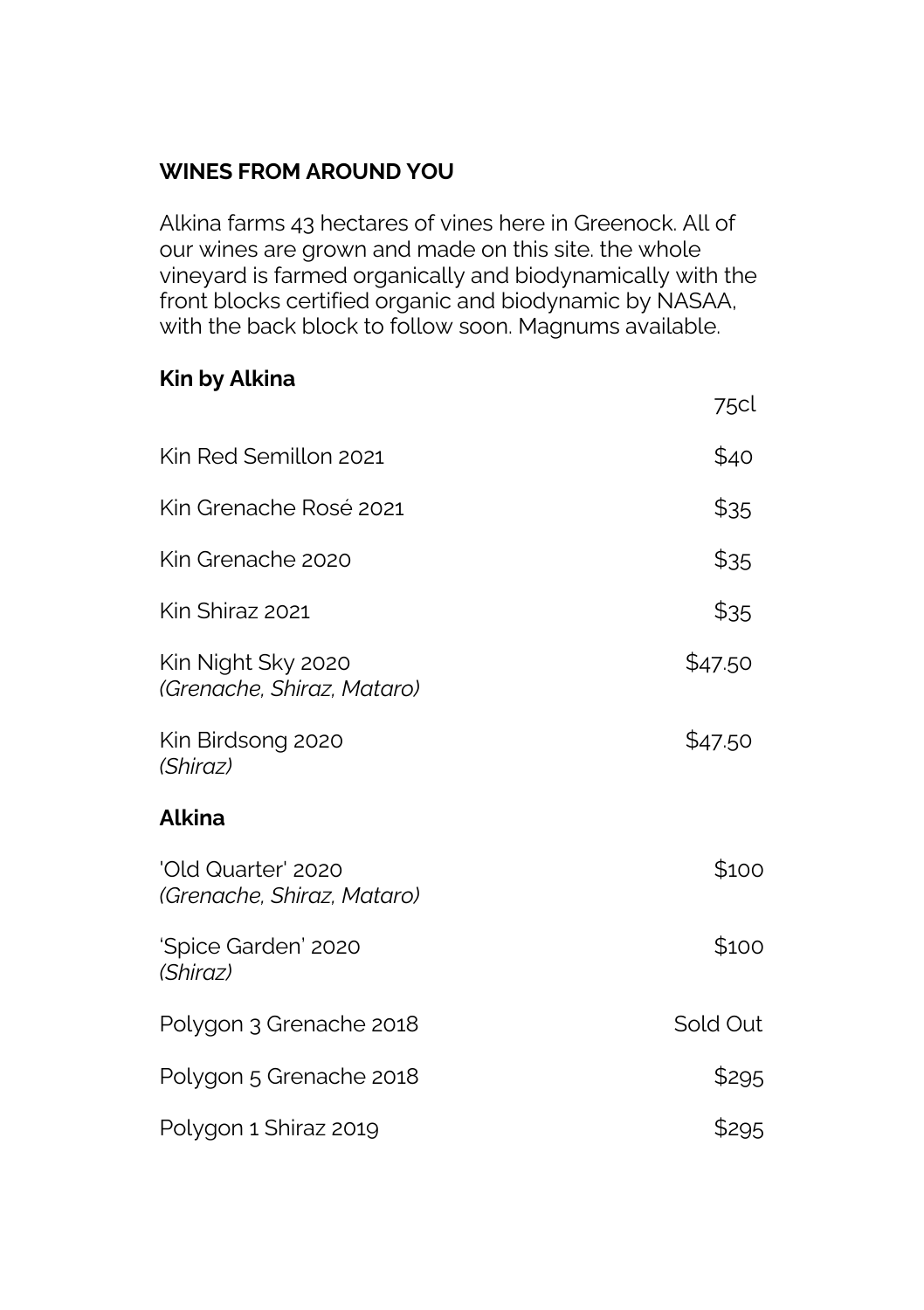#### **WINES FROM PEDRO PARRA**

What can we say about these wines from our great friend and collaborator, Pedro Parra? Having consulted to some of the world's great names (Commando G, Roulot, Liger-Belair, Marco Marengo etc.), Pedro decided a few years back to apply what he had learnt to the coastal region of Itata, in Southern Chile. These are old vine Cinsualt and Pais planted on granitic soil, with amazing freshness, tension and minerality.

| ʻVinista' Pais 2018<br>Itata, Chile, Pais                                                   | 75cl<br>\$65 |
|---------------------------------------------------------------------------------------------|--------------|
| 'Imaginador' Cinsault 2018<br>Itata, Chile, Cinsault                                        | \$65         |
| 'Imaginador' Cinsault 2019<br>Itata, Chile, Cinsault                                        | \$65         |
| 'Monk' Cinsault 2019 (granitic clay)<br>Guarilihue, Itata, Chile, Cinsault                  | \$100        |
| 'Hub' Cinsault 2019 (granite, high iron content)<br>Guarilihue, Itata, Chile, Cinsault      | \$100        |
| 'Trane' Cinsault 2019 (shallow granite, silt, stones)<br>Guarilihue, Itata, Chile, Cinsault | \$100        |
| 'Miles' Cinsault 2019 (Silty, sandy, quartz)<br>Guarilihue, Itata, Chile, Cinsault          | \$165        |
| 'Newk' Cinsault 2019 (Silty, sandy, quartz)<br>Guarilihue, Itata, Chile, Cinsault           | \$165        |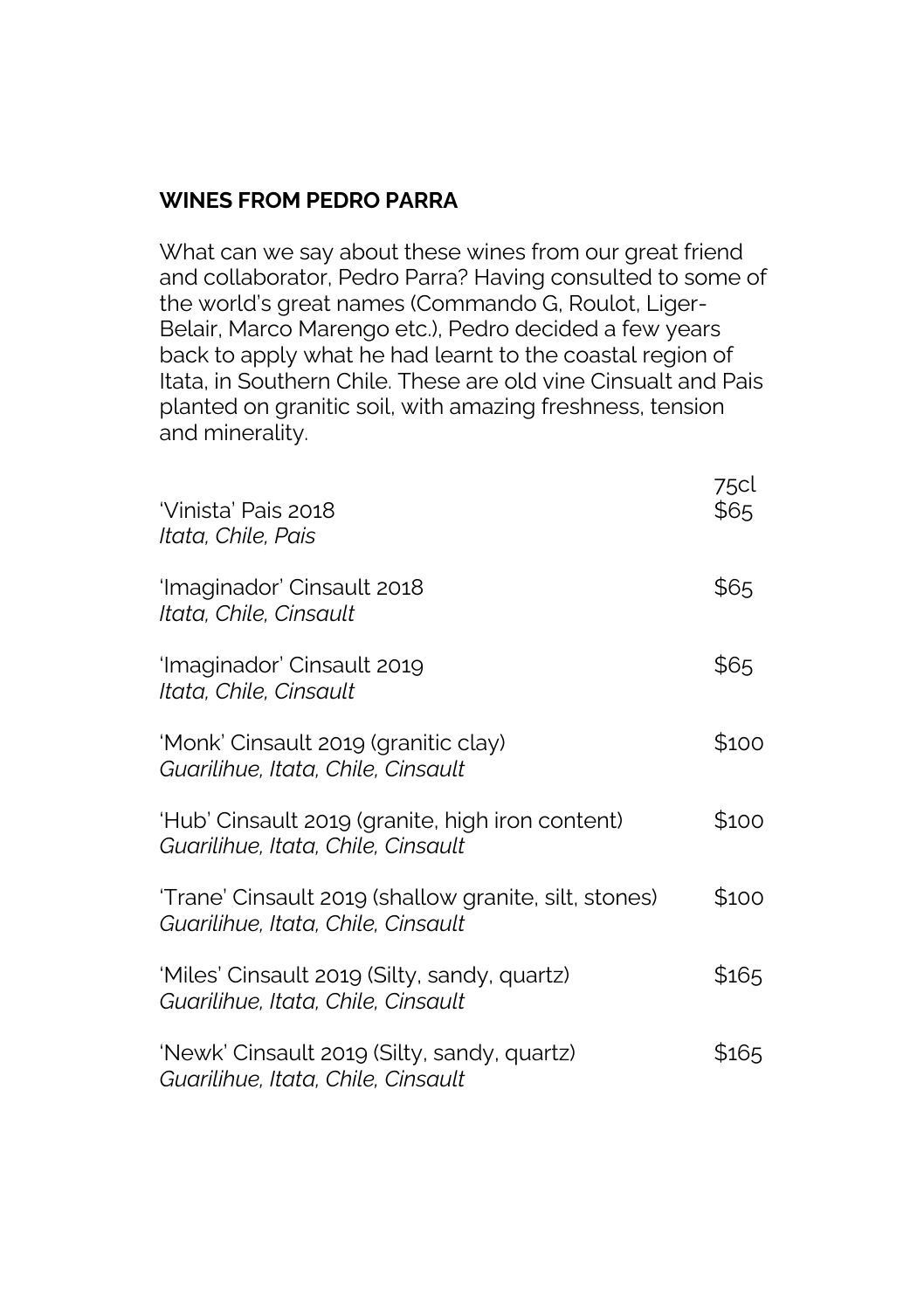### **CHAMPAGNE & SPARKLING WINE**

|                                                                                  | 75cl  |
|----------------------------------------------------------------------------------|-------|
| Bodega Garzon Sparkling Brut Rose NV<br>Maldonado, Uruguay (O/B, ABFV)           | \$55  |
| Champagne Charles Heidsieck Brut Reserve NV<br>Champagne, France                 | \$100 |
| Champagne Louis Roederer 'Cristal' 2013 (coming soon)<br>Champagne, France (O/B) | \$440 |

#### **WHITE WINE**

#### **FRANCE**

| Loic Mahe Savennieres 'Equilibre' 2015<br>Loire Valley, Chenin Blanc (O/B)                       | \$130 |
|--------------------------------------------------------------------------------------------------|-------|
| Domaine Nicholas Joly 'La Coulee de Serrant' 2016<br>Loire Valley, Chenin Blanc (O/B)            | \$200 |
| Jean Dauvissat Chablis 1er Cru Fourchaume 2018<br>Burgundy, Chardonnay                           | \$105 |
| Christian Moreau Chablis Grand Cru Les Clos 2018<br>Burgundy, Chardonnay (O/B)                   | \$190 |
| Jean-Claude Rateau Beaune Blanc 'Clos Les<br>Mariages' 2017<br>Burgundy, Chardonnay (O/B)        | \$115 |
| Pierre Yves Colin Morey St Aubin 1er Cru 'Cuvee des<br>Marguerites' 2018<br>Burgundy, Chardonnay | S170  |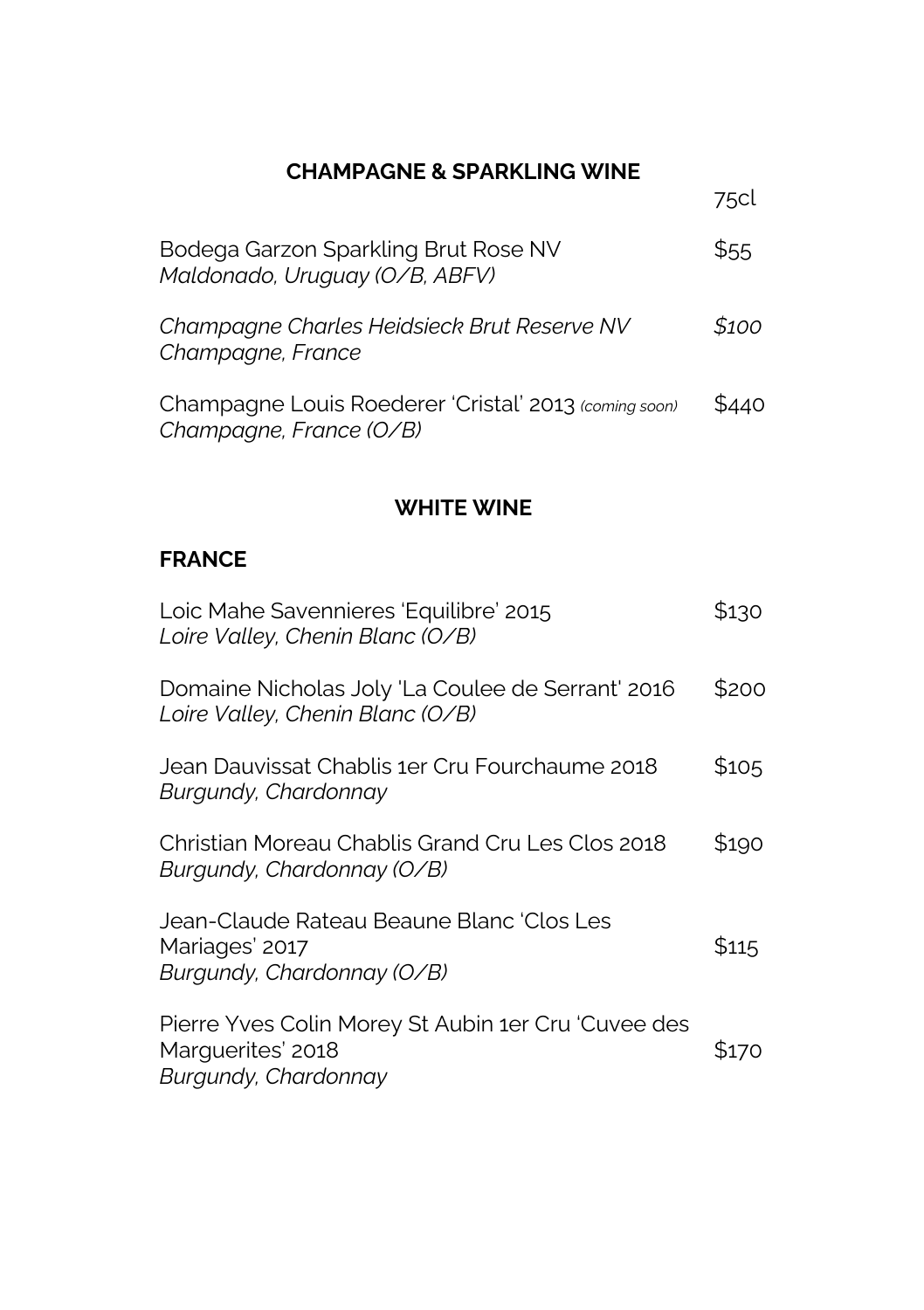| Caroline Morey Chassagne-Montrachet<br>Chambrees 2018<br>Burgundy, Chardonnay            | \$210 |
|------------------------------------------------------------------------------------------|-------|
| Caroline Morey Chassagne-Montrachet 1er Cru Les<br>Chaumees 2018<br>Burgundy, Chardonnay | \$320 |
| Pierre Gonon St Joseph Blanc Les Oliviers 2018<br>Rhone Valley, Marsanne, Roussanne      | \$190 |
| <b>ITALY</b>                                                                             |       |
| Alois Lageder Porer Pinot Grigio 2018<br>Alto Adige, Pinot Grigio (O/B)                  | \$60  |
| Graci Etna Bianco DOC 2019<br>Sicily, Cataratto, Carricante (O/B)                        | \$65  |
| <b>GERMANY</b>                                                                           |       |
| Joh Jos Prüm Graacher Himmelreich Kabinett 2018<br>Mosel, Riesling                       | \$95  |
| Joh Jos Prüm Wehlener Sonnenuhr Riesling<br>Spätlese 2018<br>Mosel, Riesling             | \$125 |
| <b>ARGENTINA</b>                                                                         |       |
| Otronia Block 3&6 Chardonnay 2017<br>Patagonia, Chardonnay (O/B, ABFV)                   | \$125 |
| <b>ROSE WINE</b>                                                                         |       |
| Clos Cibonne Cuvee Tradition Rosé 2019<br>Provence, Tibouren, Grenache                   | \$70  |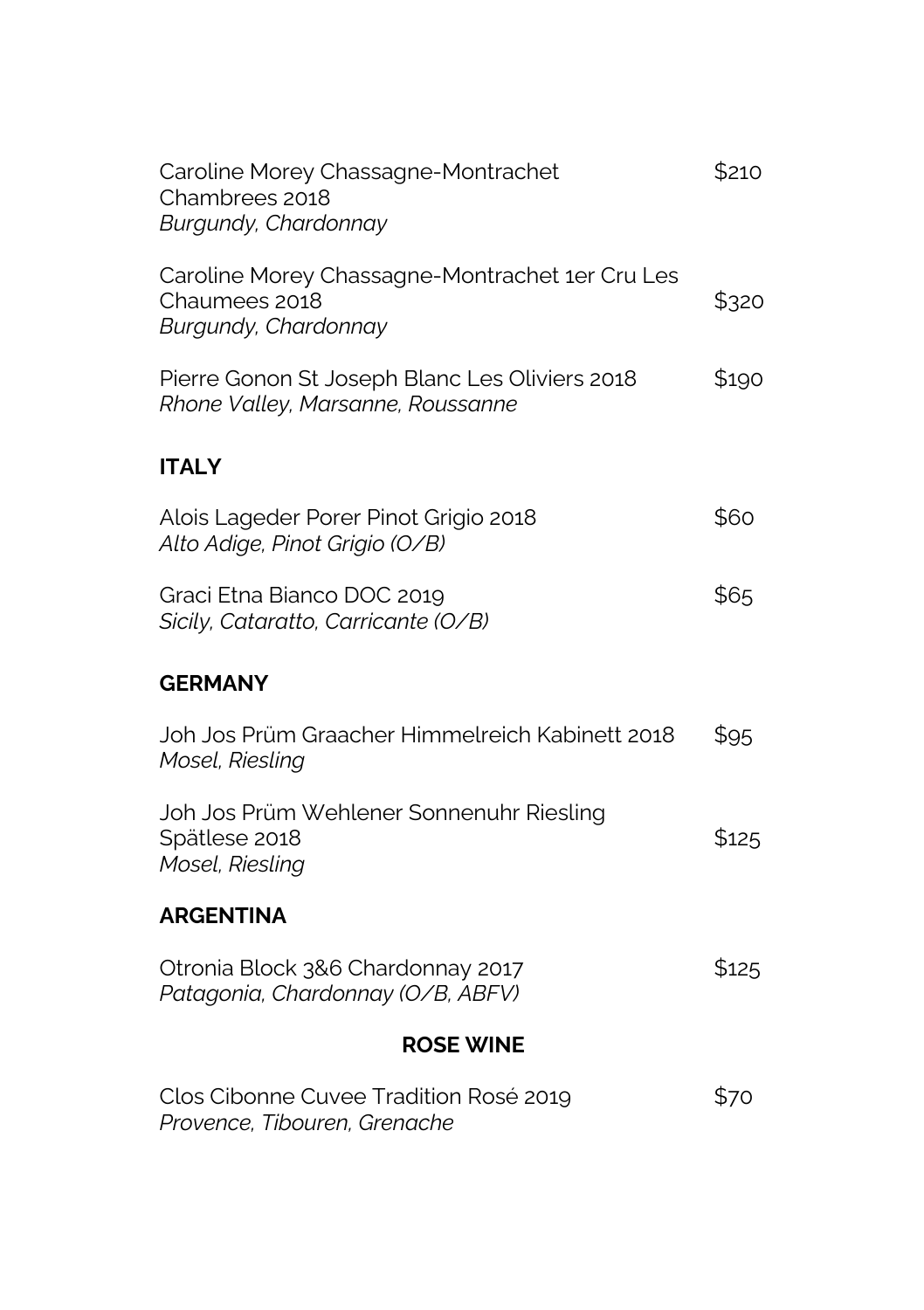### **RED WINE**

#### **FRANCE**

| Louis-Claude Desvignes Morgon Montpelain 2019<br>Beaujolais, Gamay (O/B)                                         | \$60  |
|------------------------------------------------------------------------------------------------------------------|-------|
| Louis-Claude Desvignes Morgon Cote de Py<br>Javennieres 2019<br>Beaujolais, Gamay (O/B)                          | \$65  |
| Jean-Claude Rateau Beaune 'Les Beaux & Bons' 2017 \$115<br>Burgundy, Pinot Noir (O/B)                            |       |
| Lignier-Michelot Chambolle-Musigny 2018<br><b>Burgundy, Pinot Noir</b>                                           | \$175 |
| Domaine de la Roche Paradis St Joseph<br>'La Madone' 2018<br>Rhone Valley, Syrah                                 | \$95  |
| Pierre Gonon 'Les Iles Feray' Vin de Pays de<br>l'Ardeche 2018<br>Ardeche, Syrah                                 | \$120 |
| Pierre Gonon St Joseph 2018<br>Rhone Valley, Syrah                                                               | \$200 |
| Thierry Allemand Cornas 'Chaillot' 2017<br>Rhone Valley, Syrah                                                   | \$420 |
| Thierry Allemand Cornas 'Reynard' 2016<br>Rhone Valley, Syrah                                                    | \$420 |
| Domain Charvin Cotes du Rhone 'Le Poutet'<br>MAGNUM 2019<br>Rhone Valley, Grenache, Syrah, Mourvedre et al (O/B) | \$120 |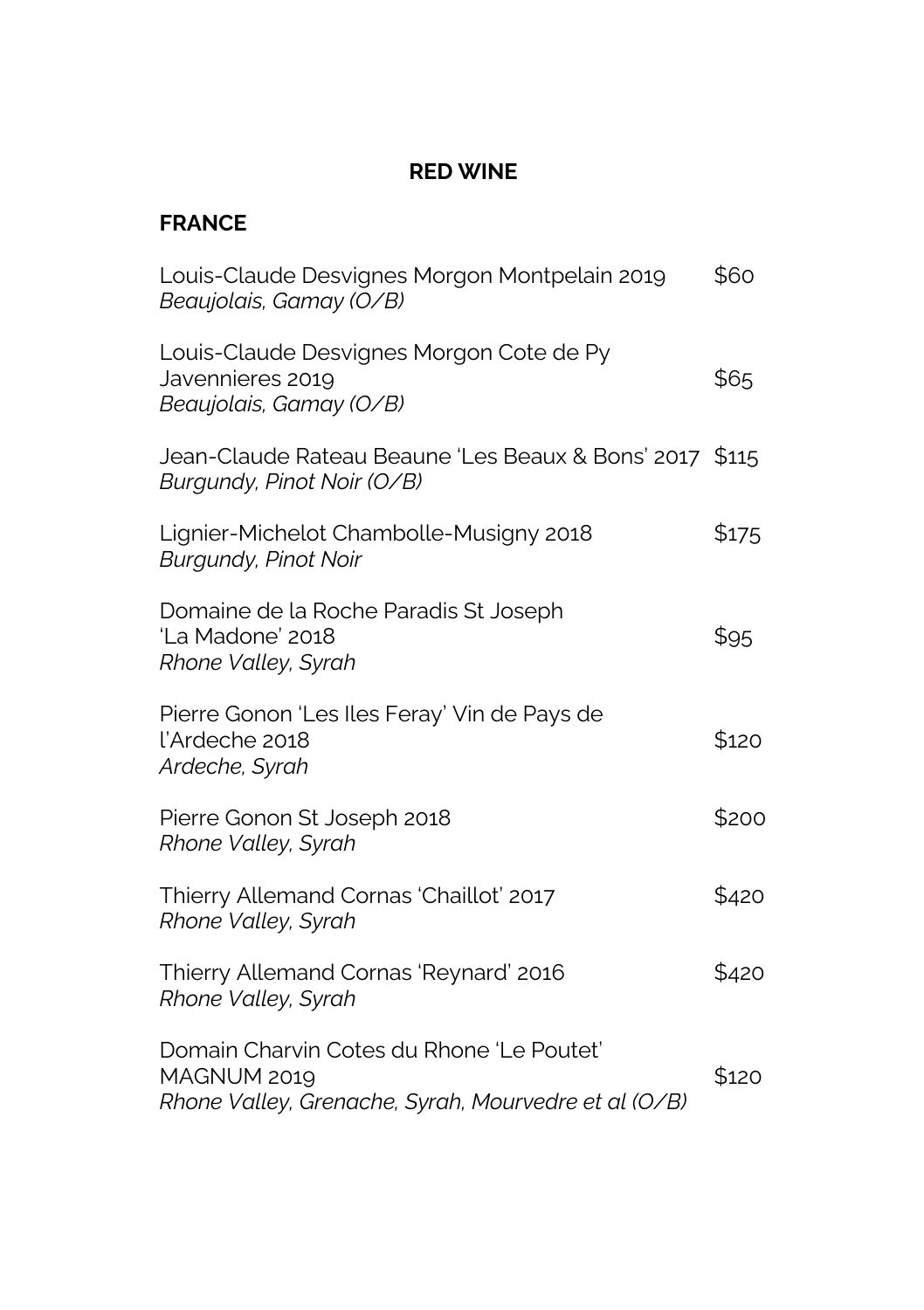| Domain Charvin Chateauneuf-du-Pape 2015<br>Rhone Valley, Grenache, Syrah, Mourvedre et al (O/B)  | \$155 |
|--------------------------------------------------------------------------------------------------|-------|
| Domain Charvin Chateauneuf-du-Pape 2016<br>Rhone Valley, Grenache, Syrah, Mourvedre et al (O/B)  | \$155 |
| Domain Charvin Chateauneuf-du-Pape 2017<br>Rhone Valley, Grenache, Syrah, Mourvedre et al (O/B)  | \$160 |
| Domain Charvin Chateauneuf-du-Pape 2018<br>Rhone Valley, Grenache, Syrah, Mourvedre et al (O/B)  | \$160 |
| Chateau Mont Redon Chateauneuf-du-Pape 2017<br>Rhone Valley, Grenache, Syrah, Mourvedre et al    | \$100 |
| Clos Cibonne Cuvee Tradition Tibouren 2020<br>Provence, Tibouren, Grenache                       | \$70  |
| <b>ITALY</b>                                                                                     |       |
| Terazze dell'Etna 'Cirneco' 2012<br>Etna, Nerello Mascalese                                      | \$80  |
| Podere Brizio Brunello di Montalcino 2016<br>Tuscany, Sangiovese (O/B, ABFV)                     | \$159 |
| Podere Brizio Brunello di Montalcino Riserva 2013<br>Tuscany, Sangiovese (O/B, ABFV)             | \$195 |
| Poggio Landi Brunello di Montalcino<br>'Chiuso del Lupo' 2016<br>Tuscany, Sangiovese (O/B, ABFV) | \$260 |
| Tenuta Montanello Barolo 2016<br>Piedmont, Nebbiolo                                              | \$120 |
| Luigi Pira Serralunga Barolo 2016<br>Piedmont, Nebbiolo                                          | \$130 |